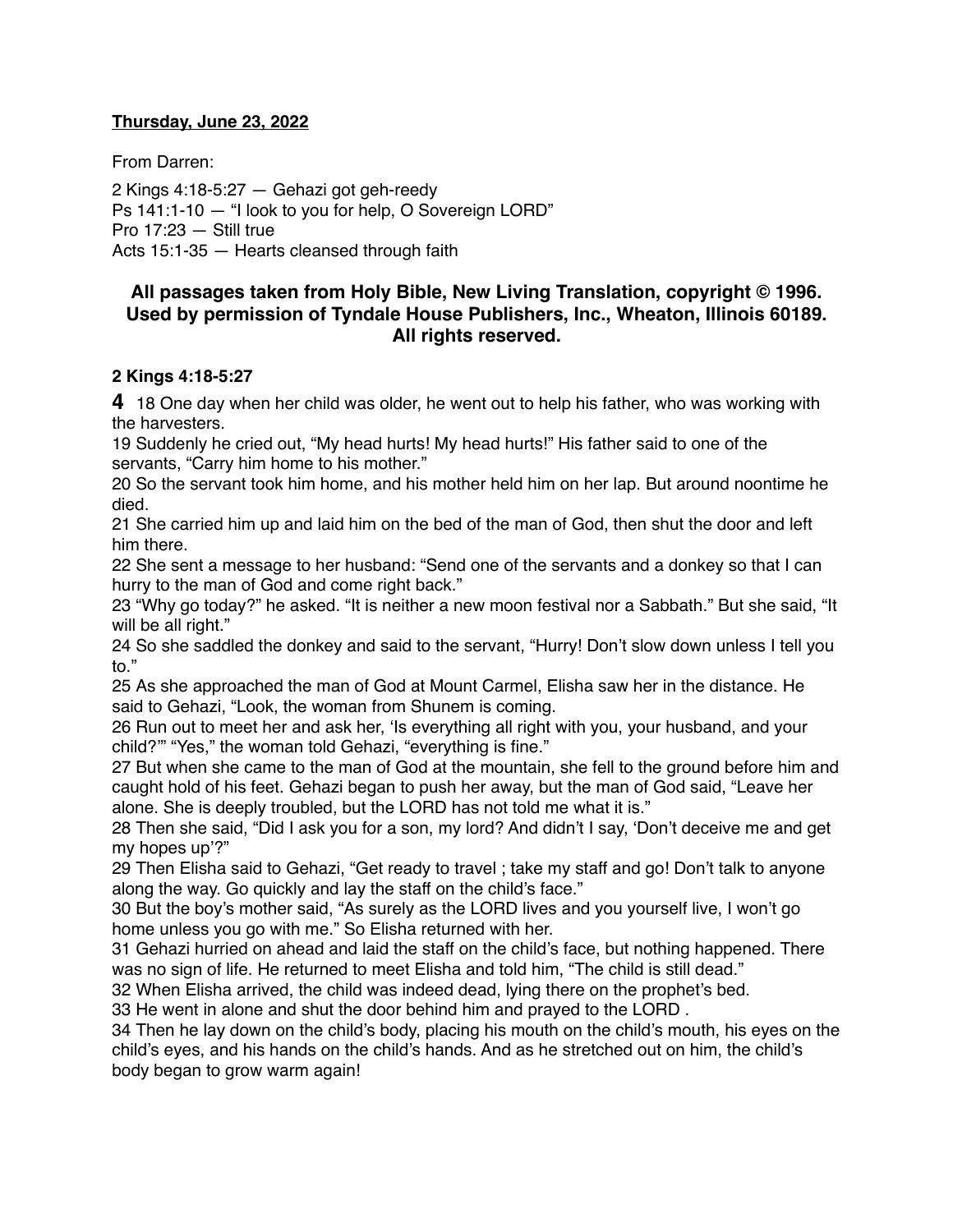35 Elisha got up, walked back and forth across the room once, and then stretched himself out again on the child. This time the boy sneezed seven times and opened his eyes!

36 Then Elisha summoned Gehazi. "Call the child's mother!" he said. And when she came in, Elisha said, "Here, take your son!"

37 She fell at his feet and bowed before him, overwhelmed with gratitude. Then she took her son in her arms and carried him downstairs.

38 Elisha now returned to Gilgal, and there was a famine in the land. One day as the group of prophets was seated before him, he said to his servant, "Put a large pot on the fire, and make some stew for the rest of the group."

39 One of the young men went out into the field to gather herbs and came back with a pocketful of wild gourds. He shredded them and put them into the pot without realizing they were poisonous.

40 Some of the stew was served to the men. But after they had eaten a bite or two they cried out, "Man of God, there's poison in this stew!" So they would not eat it.

41 Elisha said, "Bring me some flour." Then he threw it into the pot and said, "Now it's all right; go ahead and eat." And then it did not harm them.

42 One day a man from Baal-shalishah brought the man of God a sack of fresh grain and twenty loaves of barley bread made from the first grain of his harvest. Elisha said, "Give it to the people so they can eat."

43 "What?" his servant exclaimed. "Feed a hundred people with only this?" But Elisha repeated, "Give it to the people so they can eat, for this is what the LORD says: Everyone will eat, and there will even be some left over!"

44 And when they gave it to the people, there was plenty for all and some left over, just as the LORD had promised.

**5** 1 The king of Aram had great admiration for Naaman, the commander of his army, because through him the LORD had given Aram great victories. But though Naaman was a mighty warrior, he suffered from leprosy.

2 At this time Aramean raiders had invaded the land of Israel, and among their captives was a young girl who had been given to Naaman's wife as a maid.

3 One day the girl said to her mistress, "I wish my master would go to see the prophet in Samaria. He would heal him of his leprosy."

4 So Naaman told the king what the young girl from Israel had said.

5 "Go and visit the prophet," the king of Aram told him. "I will send a letter of introduction for you to take to the king of Israel." So Naaman started out, carrying as gifts 750 pounds of silver, 150 pounds of gold, and ten sets of clothing.

6 The letter to the king of Israel said: "With this letter I present my servant Naaman. I want you to heal him of his leprosy."

7 When the king of Israel read the letter, he tore his clothes in dismay and said, "This man sends me a leper to heal! Am I God, that I can give life and take it away? I can see that he's just trying to pick a fight with me."

8 But when Elisha, the man of God, heard that the king of Israel had torn his clothes in dismay, he sent this message to him: "Why are you so upset? Send Naaman to me, and he will learn that there is a true prophet here in Israel."

9 So Naaman went with his horses and chariots and waited at the door of Elisha's house. 10 But Elisha sent a messenger out to him with this message: "Go and wash yourself seven times in the Jordan River. Then your skin will be restored, and you will be healed of your leprosy."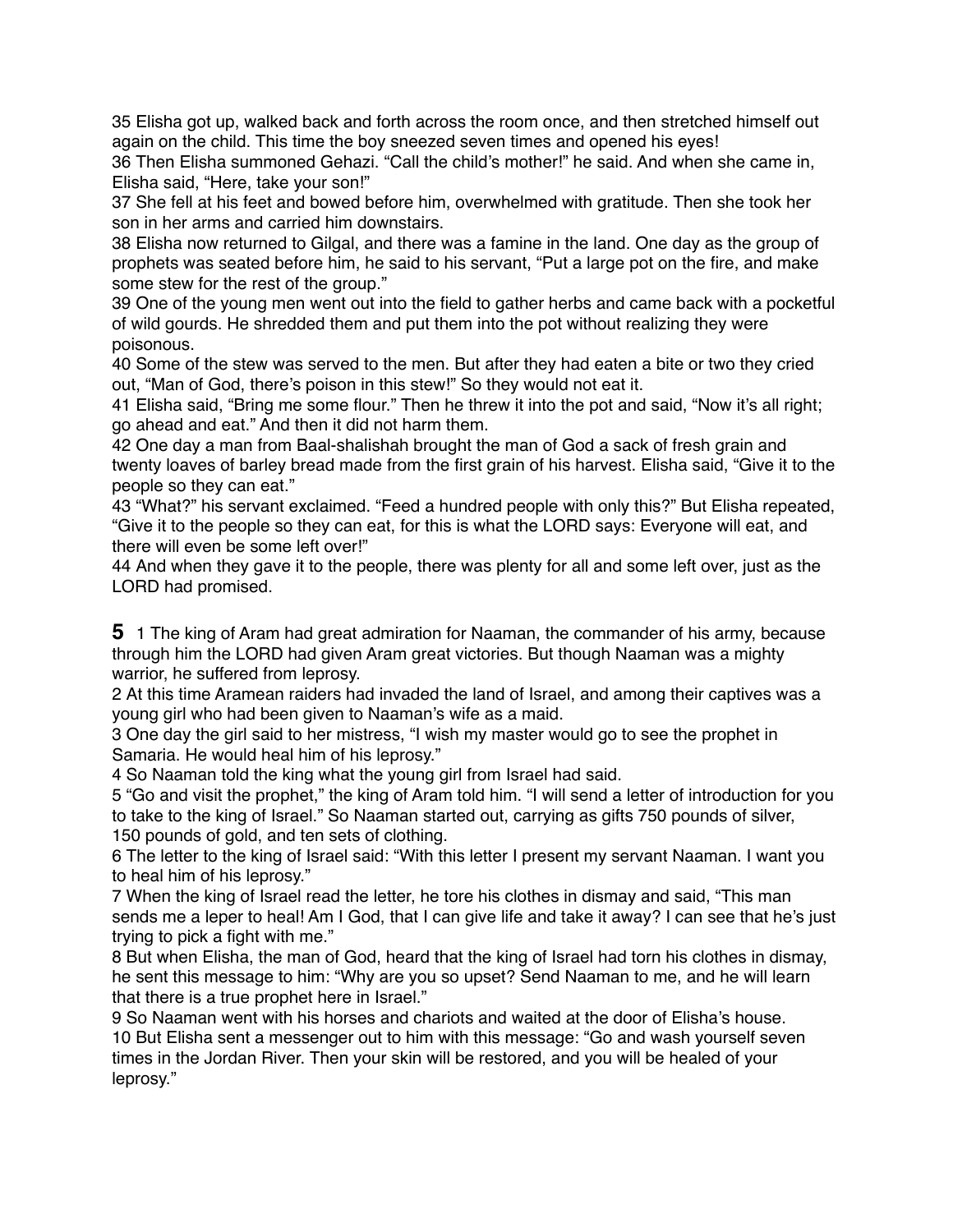11 But Naaman became angry and stalked away. "I thought he would certainly come out to meet me!" he said. "I expected him to wave his hand over the leprosy and call on the name of the LORD his God and heal me!

12 Aren't the rivers of Damascus, the Abana and the Pharpar, better than any of the rivers of Israel? Why shouldn't I wash in them and be healed?" So Naaman turned and went away in a rage.

13 But his officers tried to reason with him and said, "Sir, if the prophet had told you to do something very difficult, wouldn't you have done it? So you should certainly obey him when he says simply, 'Go and wash and be cured!'"

14 So Naaman went down to the Jordan River and dipped himself seven times, as the man of God had instructed him. And his skin became as healthy as the skin of a young child, and he was healed!

15 Then Naaman and his entire party went back to find the man of God. They stood before him, and Naaman said, "Now I know that there is no God in all the world except in Israel. So please accept a gift from your servant."

16 But Elisha replied, "As surely as the LORD lives, whom I serve, I will not accept any gifts." And though Naaman urged him to take the gift, Elisha refused.

17 Then Naaman said, "All right, but please allow me to load two of my mules with earth from this place, and I will take it back home with me. From now on I will never again offer burnt offerings or sacrifices to any other god except the LORD .

18 However, may the LORD pardon me in this one thing: When my master the king goes into the temple of the god Rimmon to worship there and leans on my arm, may the LORD pardon me when I bow, too."

19 "Go in peace," Elisha said. So Naaman started home again.

20 But Gehazi, the servant of Elisha, the man of God, said to himself, "My master should not have let this Aramean get away without accepting any of his gifts. As surely as the LORD lives, I will chase after him and get something from him."

21 So Gehazi set off after Naaman. When Naaman saw Gehazi running after him, he climbed down from his chariot and went to meet him. "Is everything all right?" Naaman asked.

22 "Yes," Gehazi said, "but my master has sent me to tell you that two young prophets from the hill country of Ephraim have just arrived. He would like 75 pounds of silver and two sets of clothing to give to them."

23 "By all means, take twice as much silver," Naaman insisted. He gave him two sets of clothing, tied up the money in two bags, and sent two of his servants to carry the gifts for Gehazi.

24 But when they arrived at the citadel, Gehazi took the gifts from the servants and sent the men back. Then he went and hid the gifts inside the house.

25 When he went in to his master, Elisha asked him, "Where have you been, Gehazi?" "I haven't been anywhere," he replied.

26 But Elisha asked him, "Don't you realize that I was there in spirit when Naaman stepped down from his chariot to meet you? Is this the time to receive money and clothing, olive groves and vineyards, sheep and cattle, and male and female servants?

27 Because you have done this, you and your descendants will suffer from Naaman's leprosy forever." When Gehazi left the room, he was covered with leprosy; his skin was white as snow.

## **Psalm 141:1-10**

**141** 1 O LORD, I am calling to you. Please hurry! Listen when I cry to you for help! 2 Accept my prayer as incense offered to you, and my upraised hands as an evening offering.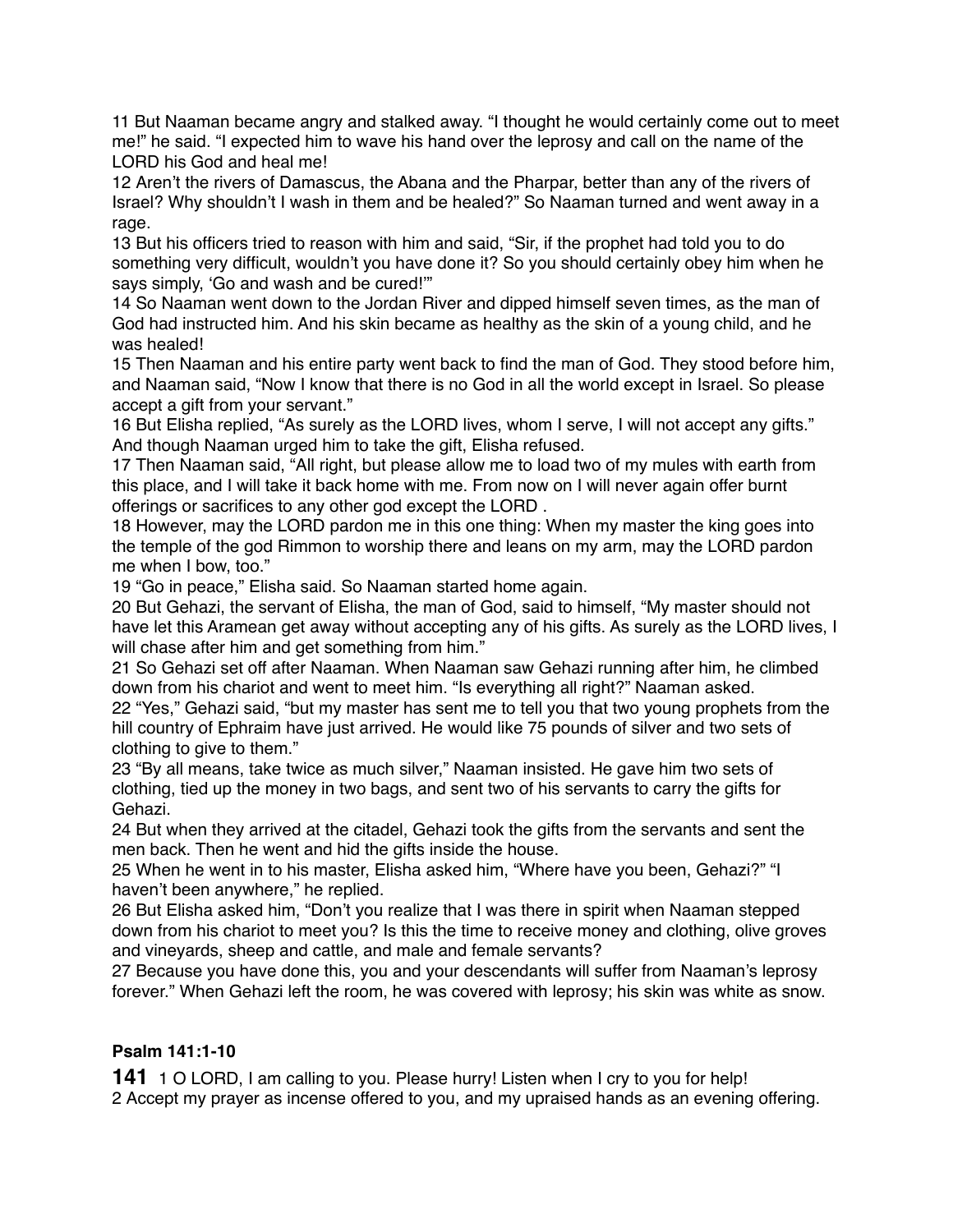3 Take control of what I say, O LORD, and guard my lips.

4 Don't let me drift toward evil or take part in acts of wickedness. Don't let me share in the delicacies of those who do wrong.

5 Let the godly strike me! It will be a kindness! If they correct me, it is soothing medicine. Don't let me refuse it. But I pray constantly against the wicked and their deeds.

6 When their leaders are thrown down from a cliff, the wicked will listen to my words and find them true.

7 Like rocks brought up by a plow, the bones of the wicked will lie scattered without burial.

8 I look to you for help, O Sovereign LORD . You are my refuge; don't let them kill me.

9 Keep me from the traps they have set for me, from the snares of those who do wrong. 10 Let the wicked fall into their own nets, but let me escape.

# **Proverbs 17:23**

**17** 23 The wicked take secret bribes to pervert the course of justice.

## **Acts 15:1-35**

**15** 1 While Paul and Barnabas were at Antioch of Syria, some men from Judea arrived and began to teach the believers : "Unless you are circumcised as required by the law of Moses, you cannot be saved."

2 Paul and Barnabas disagreed with them, arguing vehemently. Finally, the church decided to send Paul and Barnabas to Jerusalem, accompanied by some local believers, to talk to the apostles and elders about this question.

3 The church sent the delegates to Jerusalem, and they stopped along the way in Phoenicia and Samaria to visit the believers. They told them—much to everyone's joy—that the Gentiles, too, were being converted.

4 When they arrived in Jerusalem, Barnabas and Paul were welcomed by the whole church, including the apostles and elders. They reported everything God had done through them. 5 But then some of the believers who belonged to the sect of the Pharisees stood up and insisted, "The Gentile converts must be circumcised and required to follow the law of Moses." 6 So the apostles and elders met together to resolve this issue.

7 At the meeting, after a long discussion, Peter stood and addressed them as follows: "Brothers, you all know that God chose me from among you some time ago to preach to the Gentiles so that they could hear the Good News and believe.

8 God knows people's hearts, and he confirmed that he accepts Gentiles by giving them the Holy Spirit, just as he did to us.

9 He made no distinction between us and them, for he cleansed their hearts through faith. 10 So why are you now challenging God by burdening the Gentile believers with a yoke that neither we nor our ancestors were able to bear?

11 We believe that we are all saved the same way, by the undeserved grace of the Lord Jesus." 12 Everyone listened quietly as Barnabas and Paul told about the miraculous signs and wonders God had done through them among the Gentiles.

13 When they had finished, James stood and said, "Brothers, listen to me.

14 Peter has told you about the time God first visited the Gentiles to take from them a people for himself.

15 And this conversion of Gentiles is exactly what the prophets predicted. As it is written:

16 'Afterward I will return and restore the fallen house of David. I will rebuild its ruins and restore it,